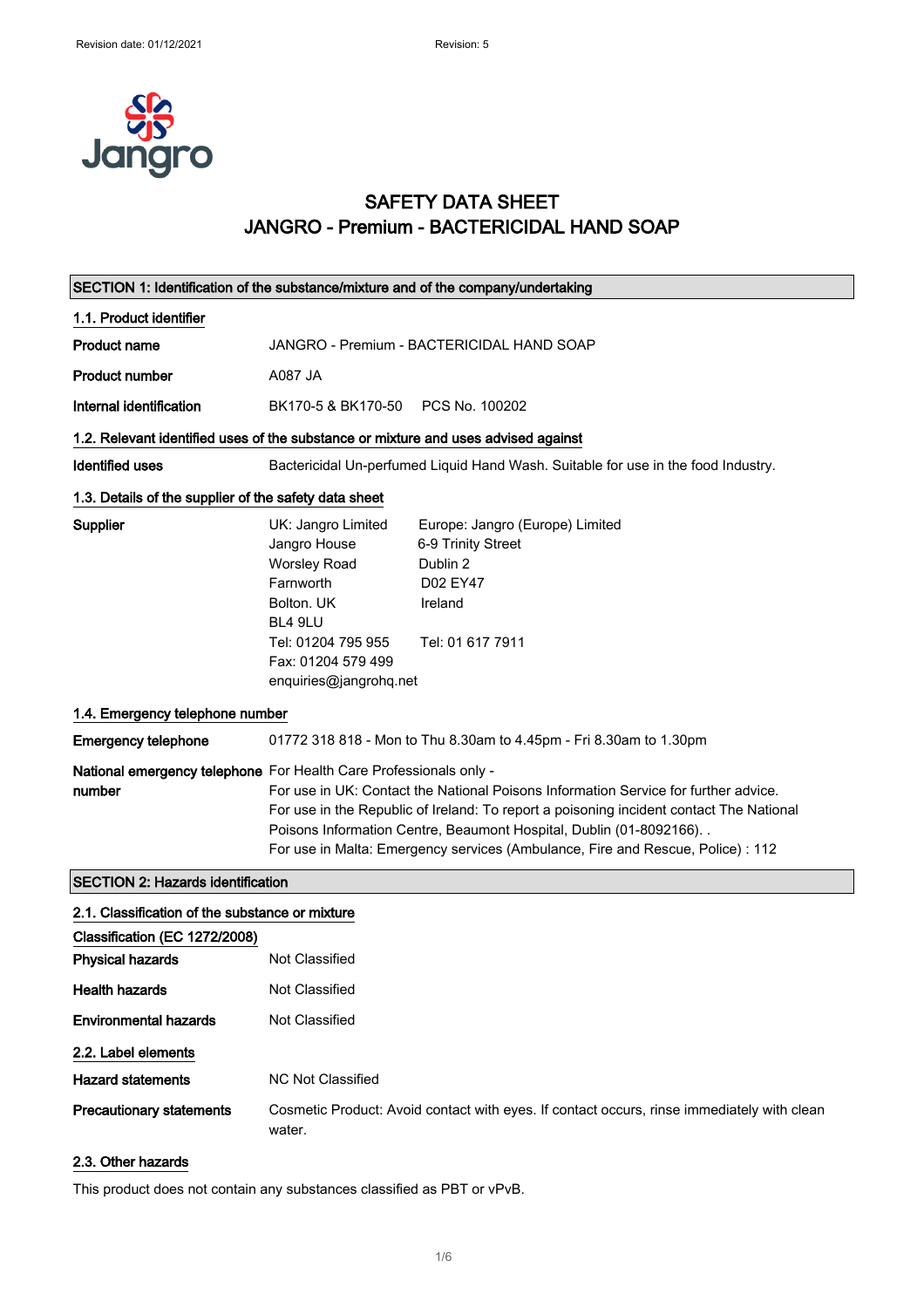### SECTION 3: Composition/information on ingredients

| 3.2. Mixtures               |                                                                                                                                                                                                                                                                                                                                                                                                                                                 |
|-----------------------------|-------------------------------------------------------------------------------------------------------------------------------------------------------------------------------------------------------------------------------------------------------------------------------------------------------------------------------------------------------------------------------------------------------------------------------------------------|
| <b>Composition comments</b> | The ingredients are present in non-hazardous concentrations. A087 is a Cosmetic Product<br>which contains: Agua, Caprylyl/Capryl Glucoside, Glycerin, Lauramine Oxide, Hydroxyethyl<br>Cellulose, Chlorhexidine Digluconate, Lactic Acid, Sodium Lactate, Allantoin, Benzyl Alcohol,<br>Chloromethylisothiazolinone, Methylisothiazolinone, Triethylene Glycol, Propylene Glycol,<br>Magnesium Chloride, Magnesium Nitrate, CI 42051, CI 19140. |

### SECTION 4: First aid measures

| 4.1. Description of first aid measures                                   |                                                                                                                                                                                                                                                |  |  |  |
|--------------------------------------------------------------------------|------------------------------------------------------------------------------------------------------------------------------------------------------------------------------------------------------------------------------------------------|--|--|--|
| Inhalation                                                               | Unlikely route of exposure as the product does not contain volatile substances. If spray/mist<br>has been inhaled, proceed as follows. Move affected person to fresh air and keep warm and<br>at rest in a position comfortable for breathing. |  |  |  |
| Ingestion                                                                | Do not induce vomiting. Give plenty of water to drink. Get medical attention if any discomfort<br>continues.                                                                                                                                   |  |  |  |
| Skin contact                                                             | Rinse with water.                                                                                                                                                                                                                              |  |  |  |
| Eye contact                                                              | Rinse immediately with plenty of water. Get medical attention promptly if symptoms occur<br>after washing.                                                                                                                                     |  |  |  |
|                                                                          | 4.2. Most important symptoms and effects, both acute and delayed                                                                                                                                                                               |  |  |  |
| <b>General information</b>                                               | The severity of the symptoms described will vary dependent on the concentration and the<br>length of exposure.                                                                                                                                 |  |  |  |
| Inhalation                                                               | No specific symptoms known.                                                                                                                                                                                                                    |  |  |  |
| Ingestion                                                                | No specific symptoms known. But - May cause discomfort if swallowed.                                                                                                                                                                           |  |  |  |
| <b>Skin contact</b>                                                      | No specific symptoms known. But prolonged or excessively repeated skin contact could lead<br>to removal of natural oils from skin.                                                                                                             |  |  |  |
| Eye contact                                                              | No specific symptoms known. Prolonged contact may cause redness and/or tearing.                                                                                                                                                                |  |  |  |
|                                                                          | 4.3. Indication of any immediate medical attention and special treatment needed                                                                                                                                                                |  |  |  |
| Notes for the doctor                                                     | Treat symptomatically.                                                                                                                                                                                                                         |  |  |  |
| <b>SECTION 5: Firefighting measures</b>                                  |                                                                                                                                                                                                                                                |  |  |  |
| 5.1. Extinguishing media                                                 |                                                                                                                                                                                                                                                |  |  |  |
| Suitable extinguishing media                                             | The product is not flammable. Use fire-extinguishing media suitable for the surrounding fire.                                                                                                                                                  |  |  |  |
| 5.2. Special hazards arising from the substance or mixture               |                                                                                                                                                                                                                                                |  |  |  |
| Specific hazards                                                         | Thermal decomposition or combustion products may include the following substances:<br>Irritating gases or vapours.                                                                                                                             |  |  |  |
| 5.3. Advice for firefighters                                             |                                                                                                                                                                                                                                                |  |  |  |
| Special protective equipment<br>for firefighters                         | Wear positive-pressure self-contained breathing apparatus (SCBA) and appropriate protective<br>clothing.                                                                                                                                       |  |  |  |
| <b>SECTION 6: Accidental release measures</b>                            |                                                                                                                                                                                                                                                |  |  |  |
| 6.1. Personal precautions, protective equipment and emergency procedures |                                                                                                                                                                                                                                                |  |  |  |
| Personal precautions                                                     | Avoid contact with eyes. No special protective clothing. (See Sec 8)                                                                                                                                                                           |  |  |  |

#### 6.2. Environmental precautions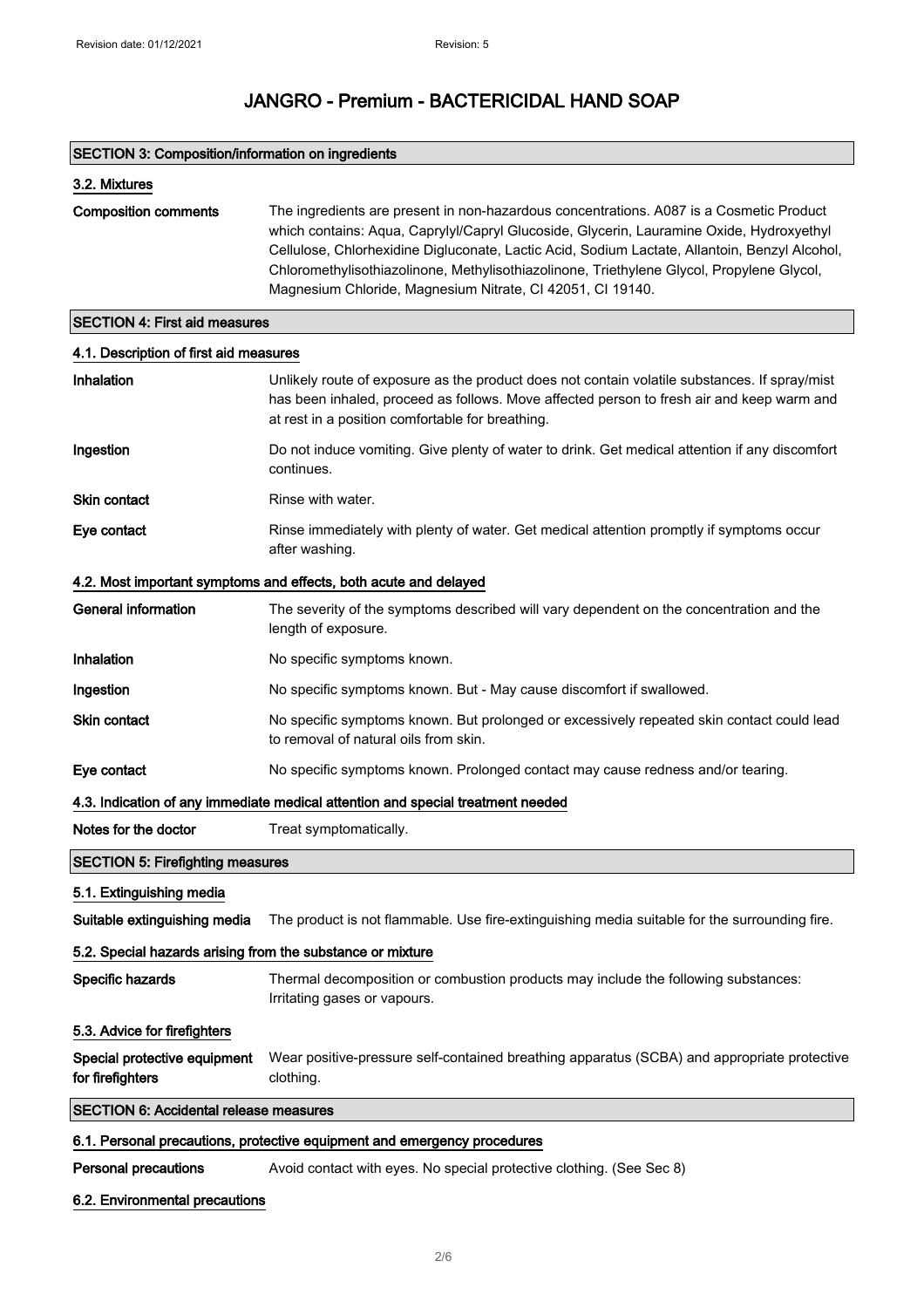| <b>Environmental precautions</b>                           | Spillages or uncontrolled discharges into watercourses must be reported immediately to the<br>Environmental Agency or other appropriate regulatory body.                                                                                     |  |
|------------------------------------------------------------|----------------------------------------------------------------------------------------------------------------------------------------------------------------------------------------------------------------------------------------------|--|
| 6.3. Methods and material for containment and cleaning up  |                                                                                                                                                                                                                                              |  |
| Methods for cleaning up                                    | Small Spillages: Flush away spillage with plenty of water. Large Spillages: Contain and<br>absorb spillage with sand, earth or other non-combustible material. Collect and place in<br>suitable waste disposal containers and seal securely. |  |
| 6.4. Reference to other sections                           |                                                                                                                                                                                                                                              |  |
| Reference to other sections                                | For personal protection, see Section 8.                                                                                                                                                                                                      |  |
| <b>SECTION 7: Handling and storage</b>                     |                                                                                                                                                                                                                                              |  |
| 7.1. Precautions for safe handling                         |                                                                                                                                                                                                                                              |  |
| Usage precautions                                          | No specific recommendations.                                                                                                                                                                                                                 |  |
|                                                            | 7.2. Conditions for safe storage, including any incompatibilities                                                                                                                                                                            |  |
| <b>Storage precautions</b>                                 | Keep only in the original container in a cool, well-ventilated place. Store away from the<br>following materials: Oxidising materials.                                                                                                       |  |
| 7.3. Specific end use(s)                                   |                                                                                                                                                                                                                                              |  |
| Specific end use(s)                                        | The identified uses for this product are detailed in Section 1.2.                                                                                                                                                                            |  |
| Usage description                                          | See Product Information Sheet & Label for detailed use of this product.                                                                                                                                                                      |  |
| <b>SECTION 8: Exposure controls/Personal protection</b>    |                                                                                                                                                                                                                                              |  |
| 8.1. Control parameters                                    |                                                                                                                                                                                                                                              |  |
| Ingredient comments                                        | No exposure limits known for ingredient(s).                                                                                                                                                                                                  |  |
| 8.2. Exposure controls                                     |                                                                                                                                                                                                                                              |  |
| Appropriate engineering<br>controls                        | Not relevant.                                                                                                                                                                                                                                |  |
| Eye/face protection                                        | No specific eye protection required during normal use.                                                                                                                                                                                       |  |
| Hand protection                                            | Hand protection not required.                                                                                                                                                                                                                |  |
| Other skin and body<br>protection                          | None required.                                                                                                                                                                                                                               |  |
| <b>Respiratory protection</b>                              | Respiratory protection not required.                                                                                                                                                                                                         |  |
| <b>SECTION 9: Physical and chemical properties</b>         |                                                                                                                                                                                                                                              |  |
| 9.1. Information on basic physical and chemical properties |                                                                                                                                                                                                                                              |  |
| Appearance                                                 | Liquid.                                                                                                                                                                                                                                      |  |
| Colour                                                     | Pale Green.                                                                                                                                                                                                                                  |  |
| Odour                                                      | Faint surfactant                                                                                                                                                                                                                             |  |
| pH                                                         | pH (concentrated solution): 5.00                                                                                                                                                                                                             |  |
| <b>Melting point</b>                                       | $0^{\circ}$ C                                                                                                                                                                                                                                |  |
| Initial boiling point and range                            | 101°C @ 760 mm Hg                                                                                                                                                                                                                            |  |
| Flash point                                                | Boils without flashing.                                                                                                                                                                                                                      |  |
| <b>Relative density</b>                                    | 1.014 @ 20°C                                                                                                                                                                                                                                 |  |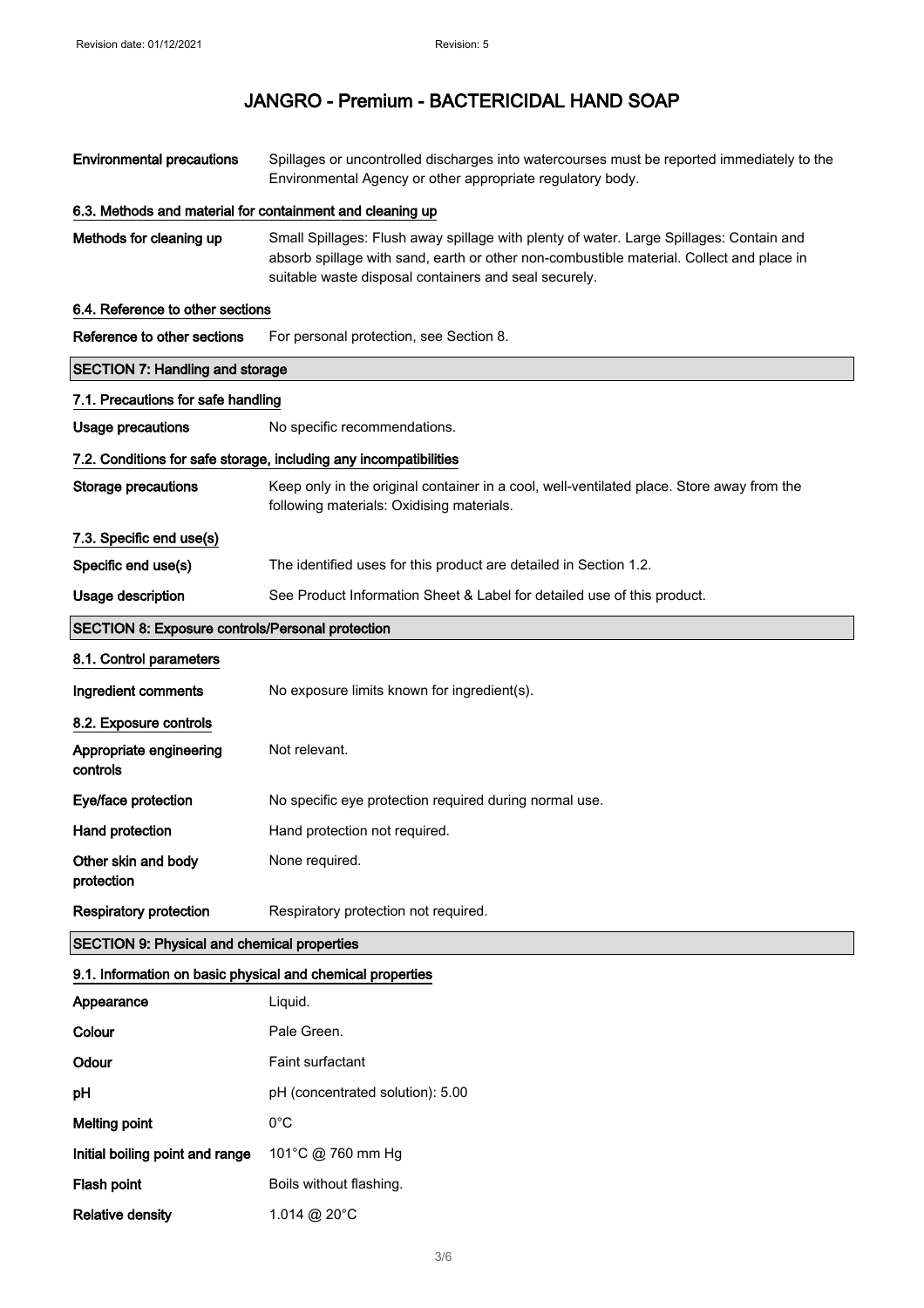| Solubility(ies)                              | Soluble in water.                                                                                                                                                                                                                                                                        |
|----------------------------------------------|------------------------------------------------------------------------------------------------------------------------------------------------------------------------------------------------------------------------------------------------------------------------------------------|
| 9.2. Other information                       |                                                                                                                                                                                                                                                                                          |
| Other information                            | None.                                                                                                                                                                                                                                                                                    |
| <b>SECTION 10: Stability and reactivity</b>  |                                                                                                                                                                                                                                                                                          |
| 10.1. Reactivity                             |                                                                                                                                                                                                                                                                                          |
| Reactivity                                   | There are no known reactivity hazards associated with this product.                                                                                                                                                                                                                      |
| 10.2. Chemical stability                     |                                                                                                                                                                                                                                                                                          |
| <b>Stability</b>                             | No particular stability concerns.                                                                                                                                                                                                                                                        |
| 10.3. Possibility of hazardous reactions     |                                                                                                                                                                                                                                                                                          |
| Possibility of hazardous<br>reactions        | See sections 10.1, 10.4 & 10.5                                                                                                                                                                                                                                                           |
| 10.4. Conditions to avoid                    |                                                                                                                                                                                                                                                                                          |
| <b>Conditions to avoid</b>                   | There are no known conditions that are likely to result in a hazardous situation.                                                                                                                                                                                                        |
| 10.5. Incompatible materials                 |                                                                                                                                                                                                                                                                                          |
| Materials to avoid                           | No specific material or group of materials is likely to react with the product to produce a<br>hazardous situation.                                                                                                                                                                      |
| 10.6. Hazardous decomposition products       |                                                                                                                                                                                                                                                                                          |
| Hazardous decomposition<br>products          | No known hazardous decomposition products.                                                                                                                                                                                                                                               |
|                                              |                                                                                                                                                                                                                                                                                          |
| <b>SECTION 11: Toxicological information</b> |                                                                                                                                                                                                                                                                                          |
| 11.1. Information on toxicological effects   |                                                                                                                                                                                                                                                                                          |
| <b>Toxicological effects</b>                 | We have not carried out any animal testing for this product. Any ATE figures quoted below are<br>from Toxicity Classifications that have been carried out using ATE (Acute Toxicity Estimate)<br>Calculation Method using LD50 or ATE figures provided by the Raw Material Manufacturer. |
| Other health effects                         | Low oral toxicity, but ingestion may cause irritation of the gastro-intestinal tract.                                                                                                                                                                                                    |
| Acute toxicity - oral                        |                                                                                                                                                                                                                                                                                          |
| Notes (oral LD <sub>50</sub> )               | Based on available data the classification criteria are not met.                                                                                                                                                                                                                         |
| ATE oral (mg/kg)                             | 59,111.11                                                                                                                                                                                                                                                                                |
| <b>SECTION 12: Ecological information</b>    |                                                                                                                                                                                                                                                                                          |
| Ecotoxicity                                  | Not regarded as dangerous for the environment.                                                                                                                                                                                                                                           |
| 12.1. Toxicity                               |                                                                                                                                                                                                                                                                                          |
| <b>Toxicity</b>                              | We have not carried out any Aquatic testing, therefore we have no Aquatic Toxicity Data<br>specifically for this product. The Aquatic Toxicity Data, where provided by the raw material<br>manufacturer for ingredients with aquatic toxicity, can be made available on request.         |
| 12.2. Persistence and degradability          |                                                                                                                                                                                                                                                                                          |

#### 12.3. Bioaccumulative potential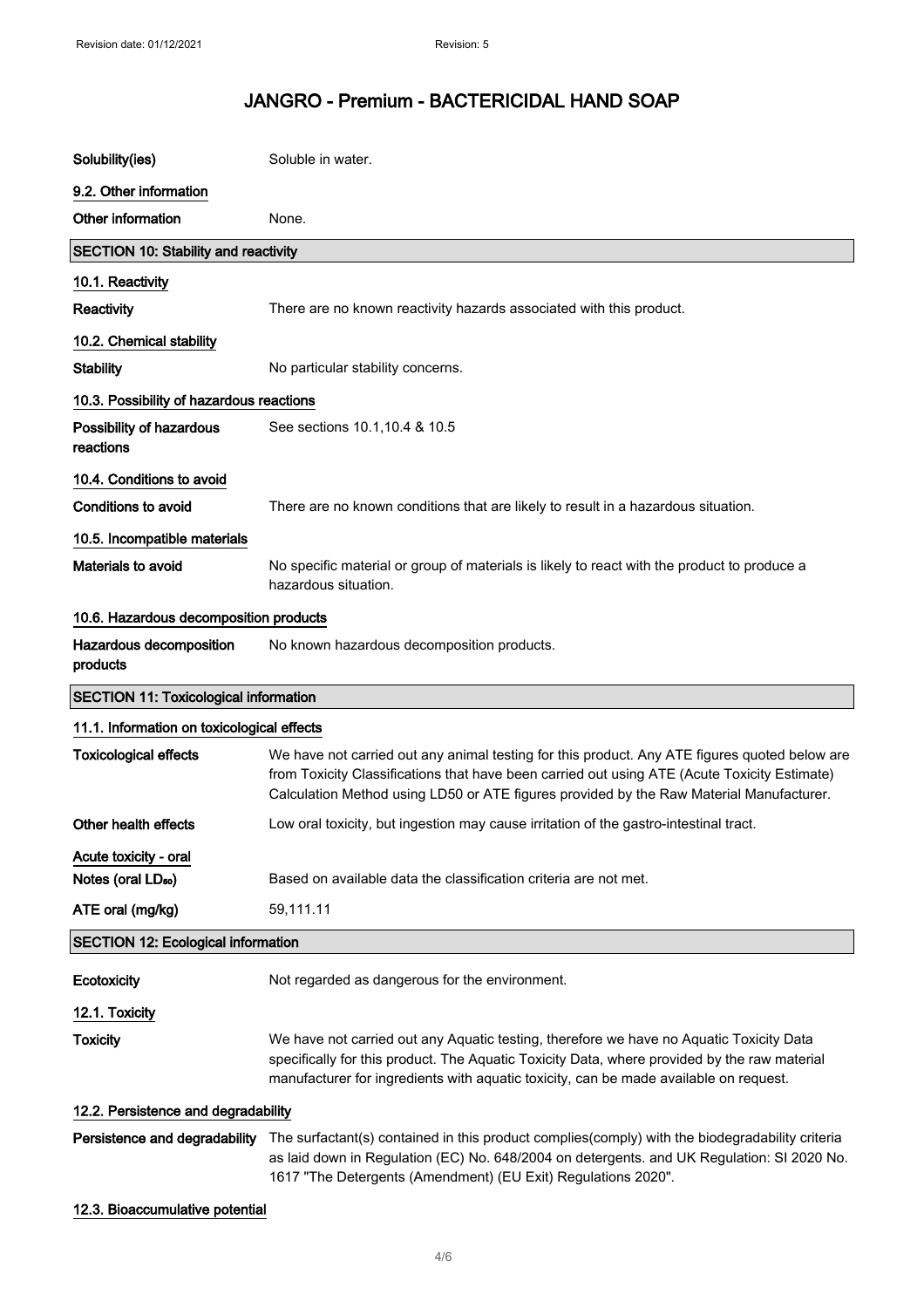| <b>Bioaccumulative potential</b>                                                                     | The product does not contain any substances expected to be bioaccumulating.                                                                                                                                      |  |
|------------------------------------------------------------------------------------------------------|------------------------------------------------------------------------------------------------------------------------------------------------------------------------------------------------------------------|--|
| 12.4. Mobility in soil                                                                               |                                                                                                                                                                                                                  |  |
| <b>Mobility</b>                                                                                      | Not known.                                                                                                                                                                                                       |  |
| 12.5. Results of PBT and vPvB assessment                                                             |                                                                                                                                                                                                                  |  |
| Results of PBT and vPvB<br>assessment                                                                | This product does not contain any substances classified as PBT or vPvB.                                                                                                                                          |  |
| 12.6. Other adverse effects                                                                          |                                                                                                                                                                                                                  |  |
| Other adverse effects                                                                                | Not known.                                                                                                                                                                                                       |  |
| <b>SECTION 13: Disposal considerations</b>                                                           |                                                                                                                                                                                                                  |  |
| 13.1. Waste treatment methods                                                                        |                                                                                                                                                                                                                  |  |
| <b>Disposal methods</b>                                                                              | Small amounts (less than 5 Litres) of unwanted product may be flushed with water to sewer.<br>Larger volumes must be sent for disposal by approved waste contractor. Consign empty<br>container to normal waste. |  |
| <b>SECTION 14: Transport information</b>                                                             |                                                                                                                                                                                                                  |  |
| General                                                                                              | Not classified for Transport.                                                                                                                                                                                    |  |
| 14.1. UN number                                                                                      |                                                                                                                                                                                                                  |  |
| Not applicable.                                                                                      |                                                                                                                                                                                                                  |  |
| 14.2. UN proper shipping name                                                                        |                                                                                                                                                                                                                  |  |
| Not applicable.                                                                                      |                                                                                                                                                                                                                  |  |
| 14.3. Transport hazard class(es)                                                                     |                                                                                                                                                                                                                  |  |
| Not regulated.                                                                                       |                                                                                                                                                                                                                  |  |
| 14.4. Packing group                                                                                  |                                                                                                                                                                                                                  |  |
| Not applicable.                                                                                      |                                                                                                                                                                                                                  |  |
| 14.5. Environmental hazards                                                                          |                                                                                                                                                                                                                  |  |
| Environmentally hazardous substance/marine pollutant<br>No.                                          |                                                                                                                                                                                                                  |  |
| 14.6. Special precautions for user                                                                   |                                                                                                                                                                                                                  |  |
| Not applicable.                                                                                      |                                                                                                                                                                                                                  |  |
| 14.7. Transport in bulk according to Annex II of MARPOL and the IBC Code                             |                                                                                                                                                                                                                  |  |
| Transport in bulk according to Not applicable.<br>Annex II of MARPOL 73/78<br>and the IBC Code       |                                                                                                                                                                                                                  |  |
| <b>SECTION 15: Regulatory information</b>                                                            |                                                                                                                                                                                                                  |  |
| 15.1. Safety, health and environmental regulations/legislation specific for the substance or mixture |                                                                                                                                                                                                                  |  |
| National regulations                                                                                 | This is a Cosmetic product, therefore the GHS/CLP Regulations do not apply.                                                                                                                                      |  |